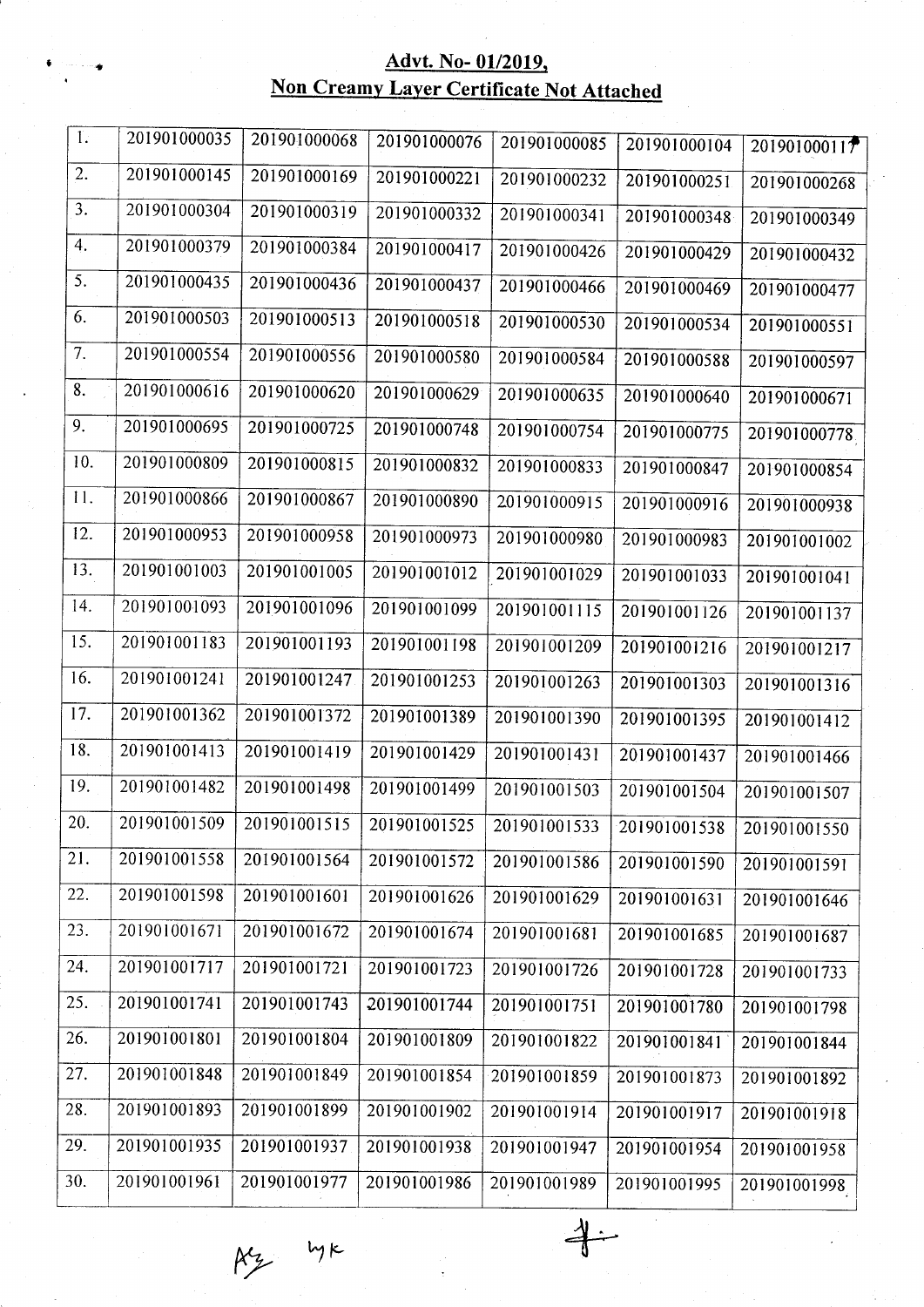| 31. | 201901001999 | 201901002000 | 201901002003 | 201901002008          | 201901002010 | 201901002063 |
|-----|--------------|--------------|--------------|-----------------------|--------------|--------------|
| 32. | 201901002064 | 201901002066 | 201901002069 | 201901002075          | 201901002078 | 201901002080 |
| 33. | 201901002095 | 201901002096 | 201901002097 | 201901002101          | 201901002102 | 201901002105 |
| 34. | 201901002111 | 201901002114 | 201901002127 | 201901002136          | 201901002137 | 201901002138 |
| 35. | 201901002144 | 201901002157 | 201901002162 | 201901002173          | 201901002178 | 201901002181 |
| 36. | 201901002182 | 201901002185 | 201901002208 | 201901002215          | 201901002225 | 201901002238 |
| 37. | 201901002250 | 201901002251 | 201901002279 | 201901002293          | 201901002295 | 201901002303 |
| 38. | 201901002323 | 201901002328 | 201901002336 | 201901002337          | 201901002342 | 201901002347 |
| 39. | 201901002348 | 201901002350 | 201901002351 | 201901002364          | 201901002368 | 201901002369 |
| 40. | 201901002378 | 201901002383 | 201901002395 | 201901002401          | 201901002412 | 201901002435 |
| 41. | 201901002440 | 201901002448 | 201901002449 | 201901002495          | 201901002496 | 201901002501 |
| 42. | 201901002514 | 201901002517 | 201901002520 | 201901002521          | 201901002550 | 201901002556 |
| 43. | 201901002558 | 201901002567 | 201901002591 | 201901002600          | 201901002616 | 201901002619 |
| 44. | 201901002629 | 201901002631 | 201901002636 | 201901002642          | 201901002649 | 201901002654 |
| 45. | 201901002664 | 201901002670 | 201901002686 | 201901002699          | 201901002706 | 201901002711 |
| 46. | 201901002713 | 201901002717 | 201901002720 | 201901002728          | 201901002736 | 201901002747 |
| 47. | 201901002752 | 201901002764 | 201901002766 | 201901002784          | 201901002793 | 201901002798 |
| 48. | 201901002802 | 201901002805 | 201901002812 | 201901002814          | 201901002822 | 201901002837 |
| 49. | 201901002846 | 201901002853 | 201901002857 | 201901002874          | 201901002879 | 201901002885 |
| 50. | 201901002886 | 201901002891 | 201901002908 | $\sqrt{201901002919}$ | 201901002920 | 201901002926 |
| 51. | 201901002929 | 201901002949 | 201901002963 | 201901002971          | 201901002976 | 201901002995 |
| 52. | 201901003003 | 201901003019 | 201901003029 | 201901003036          | 201901003042 | 201901003045 |
| 53. | 201901003089 | 201901003092 | 201901003093 | 201901003155          | 201901003159 | 201901003175 |
| 54. | 201901003180 | 201901003185 | 201901003204 | 201901003211          | 201901003217 | 201901003241 |
| 55. | 201901003283 | 201901003296 | 201901003305 | 201901003311          | 201901003334 | 201901003335 |
| 56. | 201901003337 | 201901003340 | 201901003362 | 201901003379          | 201901003380 | 201901003392 |
| 57. | 201901003399 | 201901003400 | 201901003406 | 201901003432          | 201901003439 | 201901003448 |
| 58. | 201901003472 | 201901003486 | 201901003489 | 201901003494          | 201901003497 | 201901003502 |
| 59. | 201901003507 | 201901003509 | 201901003514 | 201901003519          | 201901003522 | 201901003524 |
| 60. | 201901003579 | 201901003586 | 201901003587 | 201901003597          | 201901003602 | 201901003603 |
| 61. | 201901003607 | 201901003615 | 201901003620 | 201901003633          | 201901003635 | 201901003648 |
| 62. | 201901003649 | 201901003651 | 201901003660 | 201901003699          | 201901003706 | 201901003724 |

 $\overline{\overline{4}}$ 

 $M<sub>2</sub>$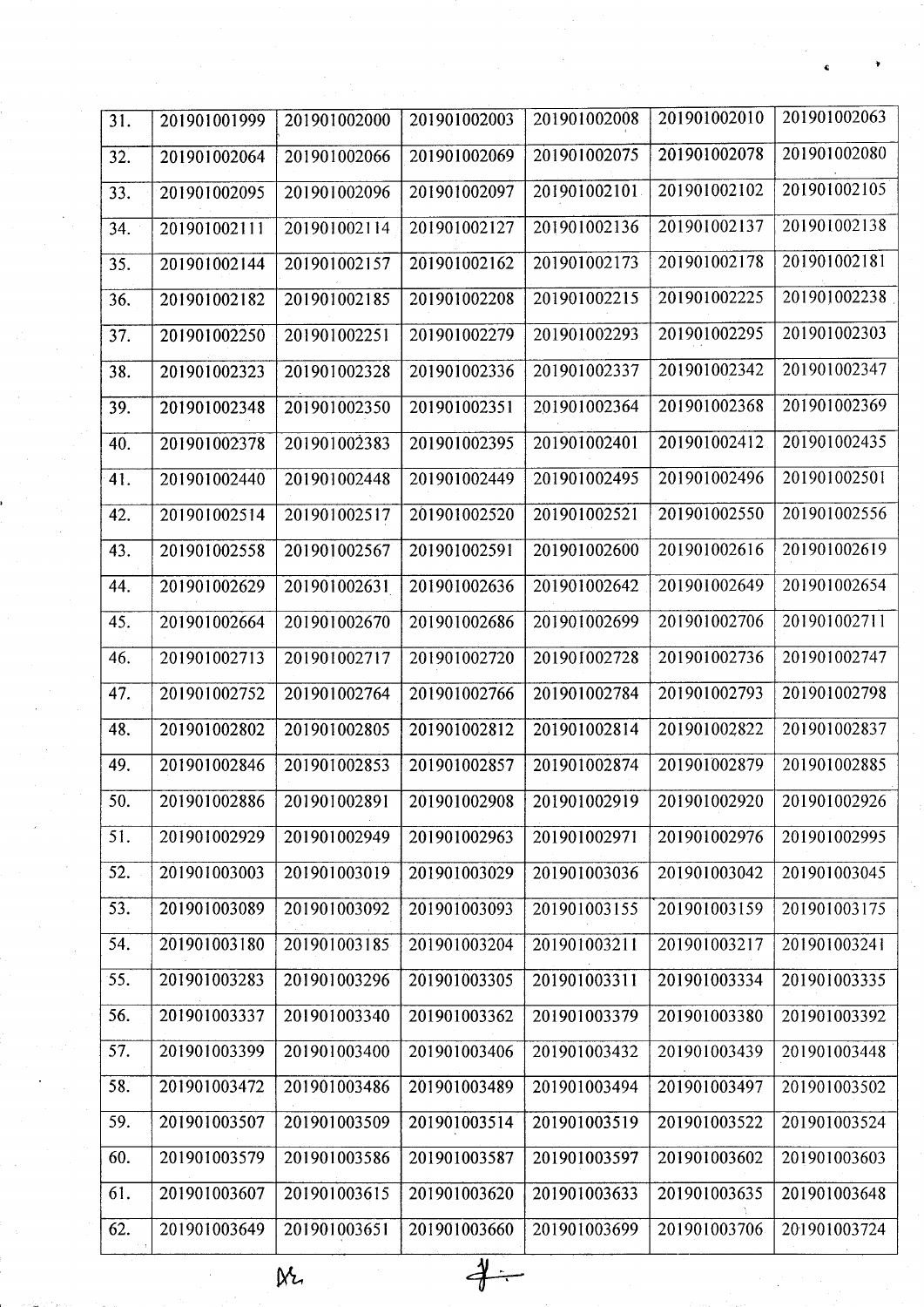| 63.               | 201901003732 | 201901003738 |                           |              |              |              |  |
|-------------------|--------------|--------------|---------------------------|--------------|--------------|--------------|--|
| 64.               |              |              | 201901003751              | 201901003762 | 201901003766 | 201901003771 |  |
|                   | 201901003773 | 201901003784 | 201901003787              | 201901003799 | 201901003806 | 201901003810 |  |
| 65.               | 201901003824 | 201901003842 | 201901003843              | 201901003855 | 201901003856 | 201901003858 |  |
| 66.               | 201901003863 | 201901003866 | 201901003875              | 201901003880 | 201901003894 | 201901003900 |  |
| 67.               | 201901003908 | 201901003926 | 201901003930              | 201901003939 | 201901003967 | 201901003975 |  |
| 68.               | 201901003980 | 201901003988 | 201901003993              | 201901003999 | 201901004005 | 201901004014 |  |
| 69.               | 201901004033 | 201901004036 | 201901004048              | 201901004058 | 201901004060 | 201901004065 |  |
| 70.               | 201901004079 | 201901004081 | 201901004082              | 201901004094 | 201901004104 | 201901004120 |  |
| 71.               | 201901004130 | 201901004145 | 201901004150              | 201901004167 | 201901004179 | 201901004188 |  |
| 72.               | 201901004199 | 201901004212 | 201901004250              | 201901004259 | 201901004261 | 201901004269 |  |
| 73.               | 201901004275 | 201901004280 | 201901004312              | 201901004313 | 201901004340 |              |  |
| 74.               | 201901004388 | 201901004391 | 201901004399              | 201901004408 | 201901004414 | 201901004377 |  |
| 75.               | 201901004424 | 201901004434 | 201901004437              | 201901004440 |              | 201901004419 |  |
| 76.               | 201901004473 | 201901004477 | 201901004479              |              | 201901004452 | 201901004465 |  |
| 77.               | 201901004512 | 201901004515 |                           | 201901004488 | 201901004497 | 201901004511 |  |
| 78.               | 201901004596 |              | 201901004549              | 201901004567 | 201901004583 | 201901004588 |  |
| 79.               |              | 201901004619 | 201901004631              | 201901004641 | 201901004660 | 201901004667 |  |
|                   | 201901004682 | 201901004693 | 201901004695              | 201901004697 | 201901004699 | 201901004700 |  |
| 80.               | 201901004737 | 201901004738 | 201901004746              | 201901004763 | 201901004768 | 201901004771 |  |
| 81.               | 201901004784 | 201901004797 | 201901004808              | 201901004847 | 201901004852 | 201901004855 |  |
| 82.               | 201901004866 |              | 201901004898 201901004939 | 201901004940 | 201901004956 | 201901004963 |  |
| 83.               | 201901005021 | 201901005034 | 201901005035              | 201901005053 | 201901005066 | 201901005077 |  |
| 84.               | 201901005078 | 201901005082 | 201901005090              | 201901005091 | 201901005101 | 201901005104 |  |
| 85.               | 201901005116 | 201901005121 | 201901005132              | 201901005133 | 201901005137 | 201901005142 |  |
| 86.               | 201901005145 | 201901005162 | 201901005169              | 201901005172 | 201901005174 | 201901005176 |  |
| $\overline{87}$ . | 201901005182 | 201901005198 | 201901005218              | 201901005225 | 201901005233 | 201901005234 |  |
| 88.               | 201901005253 | 201901005256 | 201901005263              | 201901005276 | 201901005279 |              |  |
| 89.               | 201901005334 | 201901005340 | 201901005346              | 201901005347 |              | 201901005288 |  |
| 90.               | 201901005387 | 201901005389 | 201901005402              |              | 201901005357 | 201901005373 |  |
| 91.               | 201901005445 | 201901005447 | 201901005454              | 201901005403 | 201901005415 | 201901005417 |  |
| 92.               | 201901005494 | 201901005499 |                           | 201901005457 | 201901005458 | 201901005481 |  |
| 93.               | 201901005564 |              | 201901005514              | 201901005531 | 201901005535 | 201901005542 |  |
| 94.               | 201901005598 | 201901005569 | 201901005581              | 201901005587 | 201901005589 | 201901005594 |  |
|                   |              | 201901005611 | 201901005613              | 201901005628 | 201901005641 | 201901005642 |  |
|                   |              |              |                           |              |              |              |  |

 $\aleph_7$ 

 $\nu$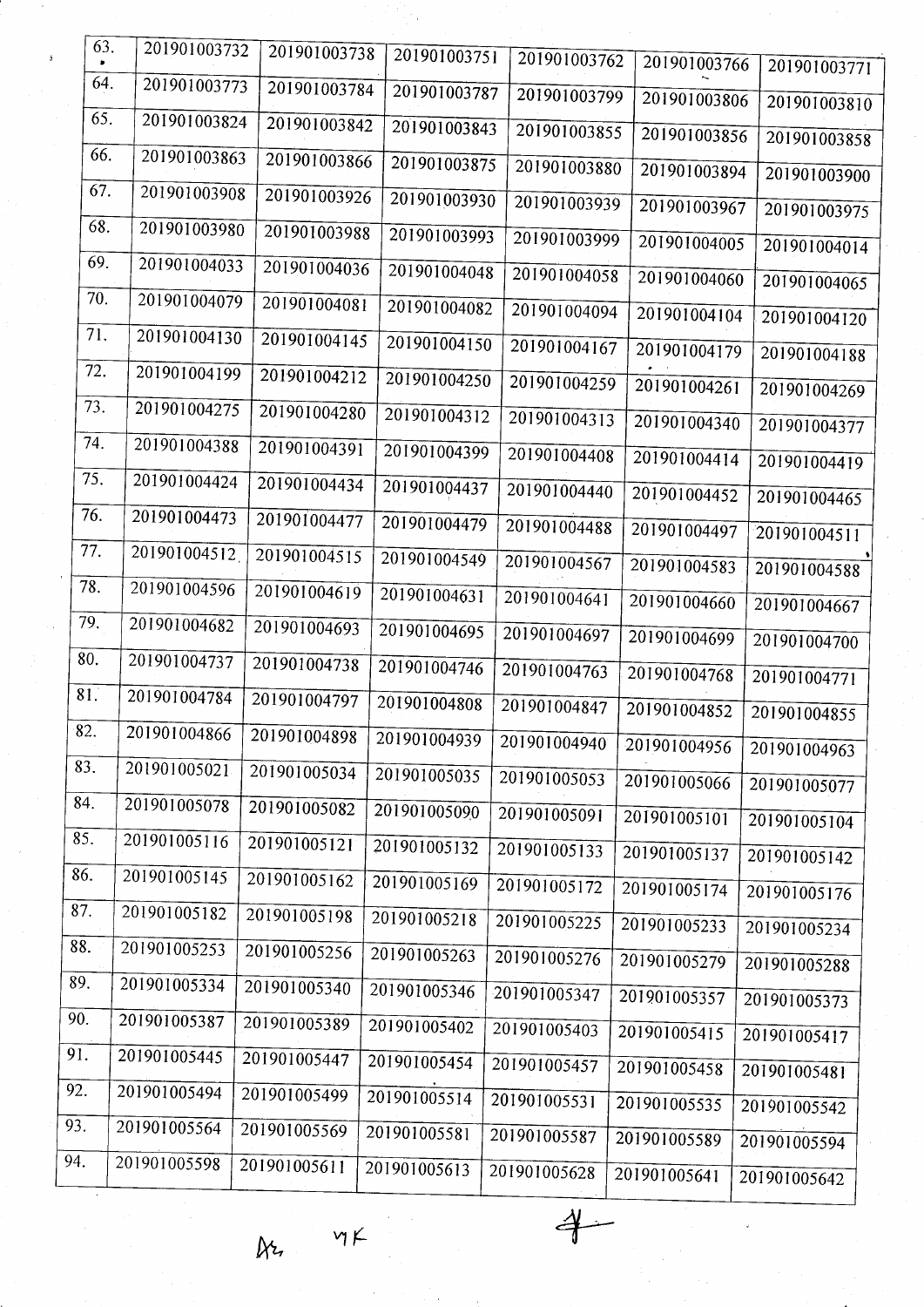| 95.          | 201901005649 | 201901005651 | 201901005660 | 201901005685                                                                                                            | 201901005687 | 201901005701 |
|--------------|--------------|--------------|--------------|-------------------------------------------------------------------------------------------------------------------------|--------------|--------------|
| 96.          | 201901005702 | 201901005710 | 201901005724 | 201901005725                                                                                                            | 201901005726 | 201901005747 |
| 97.          | 201901005752 | 201901005754 | 201901005764 | 201901005769                                                                                                            | 201901005779 | 201901005780 |
| 98.          | 201901005793 | 201901005799 | 201901005801 | 201901005814                                                                                                            | 201901005828 | 201901005839 |
| 99.          | 201901005853 | 201901005857 | 201901005859 | 201901005862                                                                                                            | 201901005863 | 201901005871 |
| 100.         | 201901005872 | 201901005877 | 201901005880 | 201901005883                                                                                                            | 201901005886 | 201901005888 |
| 101.         | 201901005891 | 201901005896 | 201901005900 | 201901005903                                                                                                            | 201901005913 | 201901005917 |
| 102.         | 201901005929 | 201901005933 | 201901005958 | 201901005975                                                                                                            | 201901005979 | 201901005981 |
| 103.         | 201901005985 | 201901006008 | 201901006021 | 201901006022                                                                                                            | 201901006026 | 201901006032 |
| 104.         | 201901006047 | 201901006072 | 201901006074 | 201901006078                                                                                                            | 201901006100 | 201901006109 |
| 105.         | 201901006116 | 201901006129 | 201901006147 | 201901006160                                                                                                            | 201901006181 | 201901006192 |
| 106.         | 201901006194 | 201901006200 | 201901006238 | 201901006241                                                                                                            | 201901006269 | 201901006287 |
| 107.         | 201901006288 | 201901006312 | 201901006327 | 201901006331                                                                                                            | 201901006333 | 201901006345 |
| 108.         | 201901006367 | 201901006372 | 201901006377 | 201901006385                                                                                                            | 201901006393 | 201901006415 |
| 109.         | 201901006432 | 201901006450 | 201901006451 | 201901006452                                                                                                            | 201901006455 | 201901006465 |
| 110.         | 201901006471 | 201901006493 | 201901006503 | 201901006518                                                                                                            | 201901006539 | 201901006540 |
| 111.         | 201901006545 | 201901006573 | 201901006574 | 201901006608                                                                                                            | 201901006613 | 201901006623 |
| 112.         | 201901006629 | 201901006630 | 201901006655 | 201901006668                                                                                                            | 201901006678 | 201901006696 |
| 113.         | 201901006701 | 201901006709 | 201901006724 | 201901006738                                                                                                            | 201901006740 | 201901006741 |
| $\vert$ 114. |              |              |              | $\mid$ 201901006742 $\mid$ 201901006746 $\mid$ 201901006751 $\mid$ 201901006765 $\mid$ 201901006773 $\mid$ 201901006812 |              |              |
| 115.         | 201901006831 | 201901006844 | 201901006851 | 201901006857                                                                                                            | 201901006858 | 201901006863 |
| 116.         | 201901006873 | 201901006882 | 201901006897 | 201901006910                                                                                                            | 201901006914 | 201901006939 |
| 117.         | 201901006955 | 201901006976 | 201901006996 | 201901007012                                                                                                            | 201901007028 | 201901007032 |
| 118.         | 201901007037 | 201901007051 | 201901007060 | 201901007080                                                                                                            | 201901007123 | 201901007155 |
| 119.         | 201901007176 | 201901007183 | 201901007184 | 201901007197                                                                                                            | 201901007199 | 201901007206 |
| 120.         | 201901007215 | 201901007217 | 201901007243 | 201901007254                                                                                                            | 201901007259 | 201901007268 |
| 121.         | 201901007290 | 201901007301 | 201901007334 | 201901007339                                                                                                            | 201901007351 | 201901007353 |
| 122.         | 201901007354 | 201901007355 | 201901007377 | 201901007396                                                                                                            | 201901007436 | 201901007450 |
| 123.         | 201901007462 | 201901007478 | 201901007479 | 201901007482                                                                                                            | 201901007516 | 201901007523 |
| 124.         | 201901007537 | 201901007539 | 201901007552 | 201901007562                                                                                                            | 201901007573 | 201901007580 |
| 125.         | 201901007587 | 201901007599 | 201901007609 | 201901007624                                                                                                            | 201901007688 | 201901007721 |
| 126.         | 201901007728 | 201901007731 | 201901007732 | 201901007743                                                                                                            | 201901007746 | 201901007756 |
|              |              | ļΧ           |              |                                                                                                                         |              |              |

 $M<sup>2</sup>$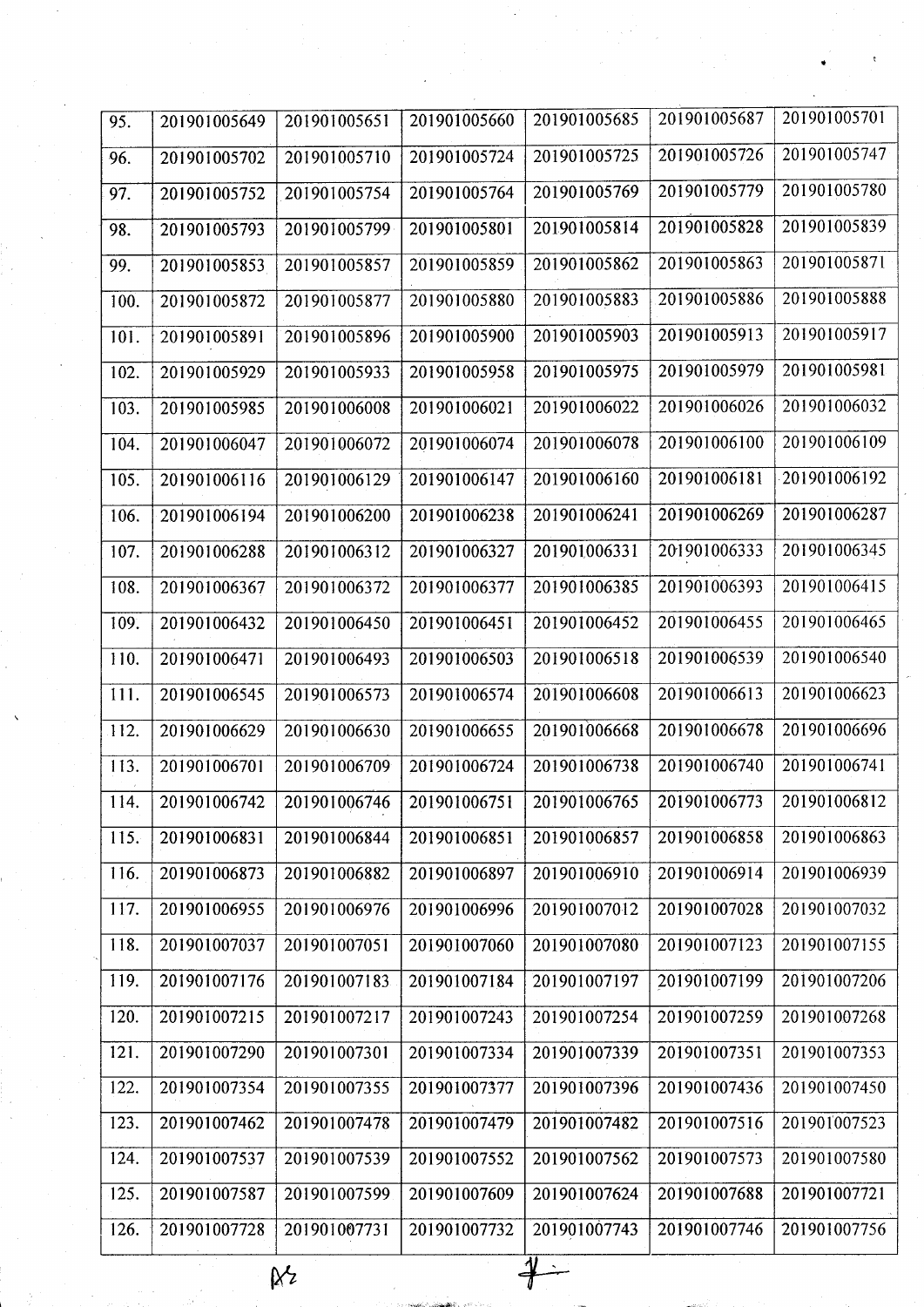| 127.               | 201901007764 | 201901007766 | 201901007783          | 201901007785 | 201901007797 | 201901007799 |  |
|--------------------|--------------|--------------|-----------------------|--------------|--------------|--------------|--|
| 128.               | 201901007811 | 201901007819 | 201901007840          | 201901007841 | 201901007842 | 201901007849 |  |
| 129.               | 201901007862 | 201901007863 | 201901007865          | 201901007890 | 201901007891 | 201901007898 |  |
| 130.               | 201901007903 | 201901007909 | 201901007912          | 201901007914 | 201901007919 | 201901007921 |  |
| 131.               | 201901007934 | 201901007944 | 201901007946          | 201901007970 | 201901007977 | 201901007979 |  |
| 132.               | 201901007980 | 201901007982 | 201901007984          | 201901008000 | 201901008001 | 201901008014 |  |
| 133.               | 201901008017 | 201901008048 | 201901008053          | 201901008056 | 201901008083 | 201901008085 |  |
| 134.               | 201901008101 | 201901008102 | 201901008106          | 201901008109 | 201901008114 | 201901008127 |  |
| 135.               | 201901008139 | 201901008141 | 201901008143          | 201901008149 | 201901008152 | 201901008159 |  |
| 136.               | 201901008175 | 201901008184 | 201901008193          | 201901008195 | 201901008206 | 201901008217 |  |
| 137.               | 201901008240 | 201901008246 | 201901008257          | 201901008264 | 201901008281 | 201901008285 |  |
| 138.               | 201901008286 | 201901008288 | 201901008295          | 201901008297 | 201901008301 | 201901008306 |  |
| 139.               | 201901008309 | 201901008354 | 201901008357          | 201901008360 | 201901008361 | 201901008374 |  |
| 140.               | 201901008390 | 201901008403 | 201901008416          | 201901008418 | 201901008421 | 201901008426 |  |
| 141.               | 201901008427 | 201901008433 | 201901008435          | 201901008482 | 201901008505 | 201901008508 |  |
| 142.               | 201901008518 | 201901008532 | 201901008533          | 201901008536 | 201901008537 | 201901008541 |  |
| 143.               | 201901008562 | 201901008591 | 201901008606          | 201901008628 | 201901008630 | 201901008636 |  |
| 144.               | 201901008637 | 201901008639 | 201901008643          | 201901008652 | 201901008662 | 201901008681 |  |
| 145.               | 201901008703 | 201901008710 | 201901008713          | 201901008721 | 201901008734 | 201901008738 |  |
| 146.               | 201901008741 | 201901008743 | $\sqrt{201901008754}$ | 201901008756 | 201901008768 | 201901008786 |  |
| 147.               | 201901008788 | 201901008791 | 201901008802          | 201901008803 | 201901008819 | 201901008854 |  |
| 148.               | 201901008861 | 201901008864 | 201901008869          | 201901008870 | 201901008914 | 201901008932 |  |
| 149.               | 201901008939 | 201901008947 | 201901008967          | 201901008973 | 201901008979 | 201901009005 |  |
| 150.               | 201901009007 | 201901009011 | 201901009018          | 201901009041 | 201901009043 | 201901009046 |  |
| 151.               | 201901009061 | 201901009066 | 201901009076          | 201901009088 | 201901009093 | 201901009094 |  |
| 152.               | 201901009119 | 201901009125 | 201901009129          | 201901009144 | 201901009158 | 201901009163 |  |
| 153.               | 201901009169 | 201901009183 | 201901009193          | 201901009196 | 201901009209 | 201901009221 |  |
| 154.               | 201901009240 | 201901009243 | 201901009248          | 201901009252 | 201901009257 | 201901009287 |  |
| 155.               | 201901009299 | 201901009344 | 201901009353          | 201901009372 | 201901009376 | 201901009391 |  |
| $\overline{156}$ . | 201901009392 | 201901009409 | 201901009422          | 201901009423 | 201901009430 | 201901009437 |  |
| 157.               | 201901009440 | 201901009451 | 201901009455          | 201901009480 | 201901009486 | 201901009509 |  |
| 158.               | 201901009510 | 201901009512 | 201901009513          | 201901009533 | 201901009537 | 201901009543 |  |
|                    |              |              |                       |              |              |              |  |

 $\mathbb{Z}^N$ 

 $\mathcal{A}=\mathcal{A}$ 

 $R2H$  HK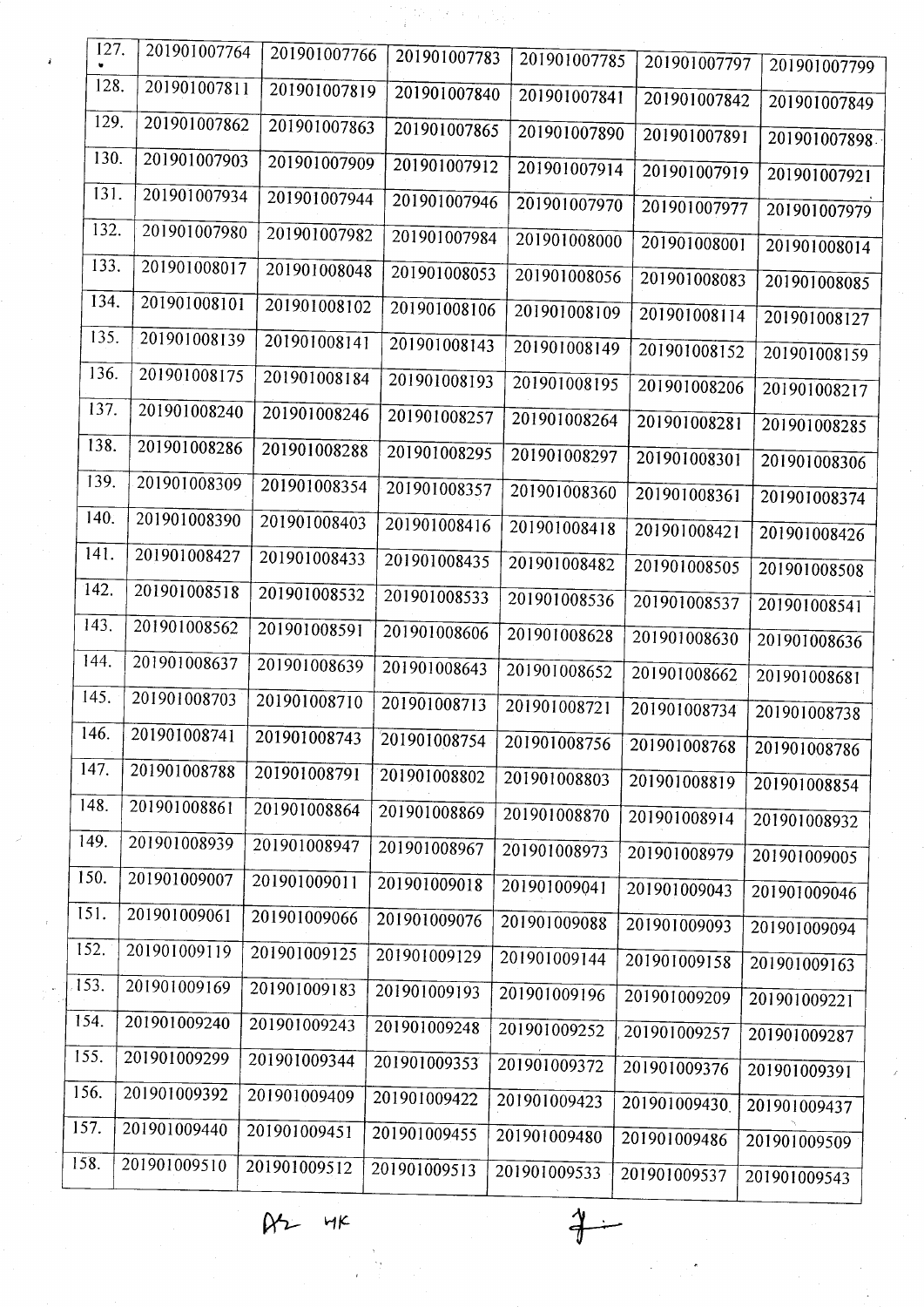| 159.         | 201901009546 | 201901009549 | 201901009557 | 201901009559              | 201901009573                | 201901009579 |
|--------------|--------------|--------------|--------------|---------------------------|-----------------------------|--------------|
| 160.         | 201901009590 | 201901009602 | 201901009608 | 201901009609              | 201901009610                | 201901009618 |
| 161.         | 201901009619 | 201901009621 | 201901009637 | 201901009642              | 201901009643                | 201901009647 |
| 162.         | 201901009660 | 201901009661 | 201901009669 | 201901009673              | 201901009680                | 201901009682 |
| 163.         | 201901009693 | 201901009699 | 201901009744 | 201901009752              | 201901009758                | 201901009769 |
| 164.         | 201901009777 | 201901009786 | 201901009804 | 201901009819              | 201901009825                | 201901009832 |
| 165.         | 201901009838 | 201901009850 | 201901009861 | 201901009873              | 201901009880                | 201901009882 |
| 166.         | 201901009895 | 201901009925 | 201901009936 | 201901009969              | 201901009978                | 201901009984 |
| 167.         | 201901010001 | 201901010003 | 201901010026 | 201901010031              | 201901010034                | 201901010079 |
| 168.         | 201901010085 | 201901010086 | 201901010108 | 201901010114              | 201901010125                | 201901010131 |
| 169.         | 201901010134 | 201901010149 | 201901010150 | 201901010163              | 201901010164                | 201901010171 |
| 170.         | 201901010175 | 201901010177 | 201901010179 | 201901010209              | 201901010220                | 201901010224 |
| 171.         | 201901010226 | 201901010254 | 201901010264 | 201901010281              | 201901010298                | 201901010328 |
| 172.         | 201901010333 | 201901010336 | 201901010359 | 201901010362              | 201901010366                | 201901010377 |
| 173.         | 201901010379 | 201901010380 | 201901010396 | 201901010397              | 201901010424                | 201901010440 |
| 174.         | 201901010454 | 201901010461 | 201901010467 | 201901010474              | 201901010493                | 201901010501 |
| 175.         | 201901010502 | 201901010521 | 201901010538 | 201901010542              | 201901010567                | 201901010569 |
| 176.         | 201901010571 | 201901010572 | 201901010578 | 201901010580              | 201901010581                | 201901010587 |
| 177.         | 201901010609 | 201901010613 | 201901010618 | 201901010621              | 201901010628                | 201901010650 |
| $\vert$ 178. | 201901010661 | 201901010732 |              | 201901010738 201901010739 | $201901010742$ 201901010750 |              |
| 179.         | 201901010756 | 201901010782 | 201901010808 | 201901010817              | 201901010819                | 201901010844 |
| 180.         | 201901010853 | 201901010858 | 201901010868 | 201901010877              | 201901010881                | 201901010883 |
| 181.         | 201901010884 | 201901010906 | 201901010926 | 201901010930              | 201901010932                | 201901010945 |
| 182.         | 201901010960 | 201901010984 | 201901010996 | 201901011001              | 201901011007                | 201901011014 |
| 183.         | 201901011017 | 201901011023 | 201901011028 | 201901011031              | 201901011039                | 201901011045 |
| 184.         | 201901011048 | 201901011051 | 201901011054 | 201901011063              | 201901011070                | 201901011073 |
| 185.         | 201901011081 | 201901011086 | 201901011089 | 201901011092              | 201901011096                | 201901011097 |
| 186.         | 201901011102 | 201901011112 | 201901011117 | 201901011125              | 201901011131                | 201901011137 |
| 187.         | 201901011144 | 201901011166 | 201901011182 | 201901011208              | 201901011226                | 201901011227 |
| 188.         | 201901011229 | 201901011236 | 201901011262 | 201901011282              | 201901011284                | 201901011295 |
| 189.         | 201901011297 | 201901011300 | 201901011304 | 201901011312              | 201901011323                | 201901011336 |
| 190.         | 201901011337 | 201901011355 | 201901011358 | 201901011360              | 201901011371                | 201901011397 |

 $\overline{\mathbb{R}}$ 

╡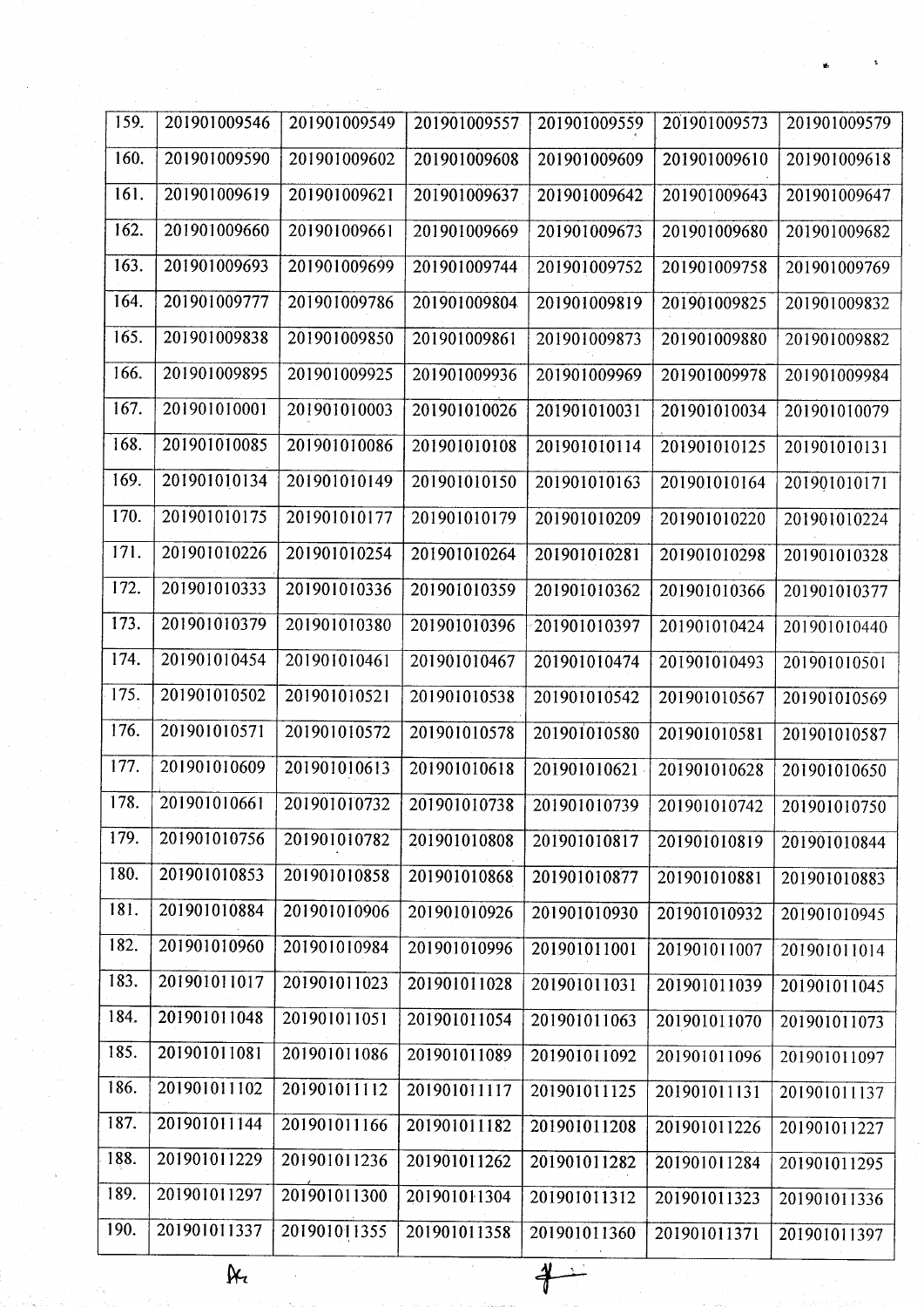| 191.              | 201901011401  | 201901011409                               | 201901011410 | 201901011419 | 201901011437 | 201901011438 |
|-------------------|---------------|--------------------------------------------|--------------|--------------|--------------|--------------|
| 192.              | 201901011461  | 201901011476                               | 201901011479 | 201901011508 | 201901011525 | 201901011554 |
| 193.              | 201901011556  | 201901011573                               | 201901011577 | 201901011579 | 201901011583 | 201901011589 |
| 194.              | 201901011592  | 201901011593                               | 201901011594 | 201901011595 | 201901011597 |              |
| 195.              | 201901011632  | 201901011645                               | 201901011649 |              |              | 201901011623 |
|                   |               |                                            |              | 201901011664 | 201901011666 | 201901011675 |
| 196.              | 201901011688  | 201901011691                               | 201901011710 | 201901011711 | 201901011728 | 201901011729 |
| 197.              | 201901011736  | 201901011747                               | 201901011750 | 201901011769 | 201901011777 | 201901011783 |
| 198.              | 201901011804  | 201901011815                               | 201901011826 | 201901011830 | 201901011838 | 201901011851 |
| 199.              | 201901011853  | 201901011865                               | 201901011872 | 201901011874 | 201901011884 | 201901011890 |
| 200.              | 201901011892  | 201901011899                               | 201901011907 | 201901011912 | 201901011915 | 201901011919 |
| 201.              | 201901011927  | 201901011929                               | 201901011940 | 201901011948 | 201901011964 | 201901011966 |
| 202.              | 201901011968  | 201901011978                               | 201901011980 | 201901011983 | 201901012007 | 201901012008 |
| 203.              | 201901012026  | 201901012028                               | 201901012040 | 201901012042 | 201901012051 | 201901012054 |
| 204.              | 201901012058  | 201901012073                               | 201901012086 | 201901012100 | 201901012137 | 201901012156 |
| 205.              | 201901012158  | 201901012163                               | 201901012169 | 201901012173 | 201901012179 | 201901012185 |
| 206.              | 201901012200  | 201901012208                               | 201901012234 | 201901012239 | 201901012275 | 201901012281 |
| 207.              | 201901012286  | 201901012299                               | 201901012311 | 201901012313 | 201901012314 | 201901012320 |
| 208.              | 201901012321  | 201901012322                               | 201901012333 | 201901012345 | 201901012387 | 201901012395 |
| 209.              | 201901012407  | 201901012413                               | 201901012424 | 201901012426 | 201901012429 | 201901012444 |
| 210.              |               | 201901012450   201901012465   201901012469 |              | 201901012500 | 201901012506 | 201901012513 |
| 211.              | 201901012523  | 201901012540                               | 201901012547 | 201901012548 | 201901012564 | 201901012570 |
| 212.              | 201901012574  | 201901012588                               | 201901012600 | 201901012621 | 201901012628 | 201901012665 |
| 213.              | 201901012671  | 201901012675                               | 201901012676 | 201901012712 | 201901012736 | 201901012760 |
| 214.              | 201901012761  | 201901012771                               | 201901012793 | 201901012798 | 201901012802 | 201901012806 |
| 215.              | 201901012812  | 201901012813                               | 201901012818 | 201901012830 | 201901012836 | 201901012837 |
| 216.              | 201901012846  | 201901012848                               | 201901012852 | 201901012865 | 201901012870 | 201901012873 |
| 217.              | 201901012874  | 201901012885                               | 201901012899 | 201901012902 | 201901012921 | 201901012929 |
| $\overline{2}18.$ | 201901012939  | 201901012941                               | 201901012968 | 201901012987 | 201901012998 | 201901013000 |
| 219.              | 201901013003  | 201901013009                               | 201901013022 | 201901013029 | 201901013063 | 201901013075 |
| 220.              | 201901013081  | 201901013105                               | 201901013130 | 201901013139 | 201901013146 | 201901013151 |
| 221.              | 201901013159  | 201901013170                               | 201901013178 | 201901013184 | 201901013187 | 201901013199 |
| 222.              | 201901013215. | 201901013216                               | 201901013230 | 201901013292 | 201901013293 | 201901013294 |

 $\beta$  4  $4 \gamma$ 

 $\frac{1}{3}$ 

 $\div$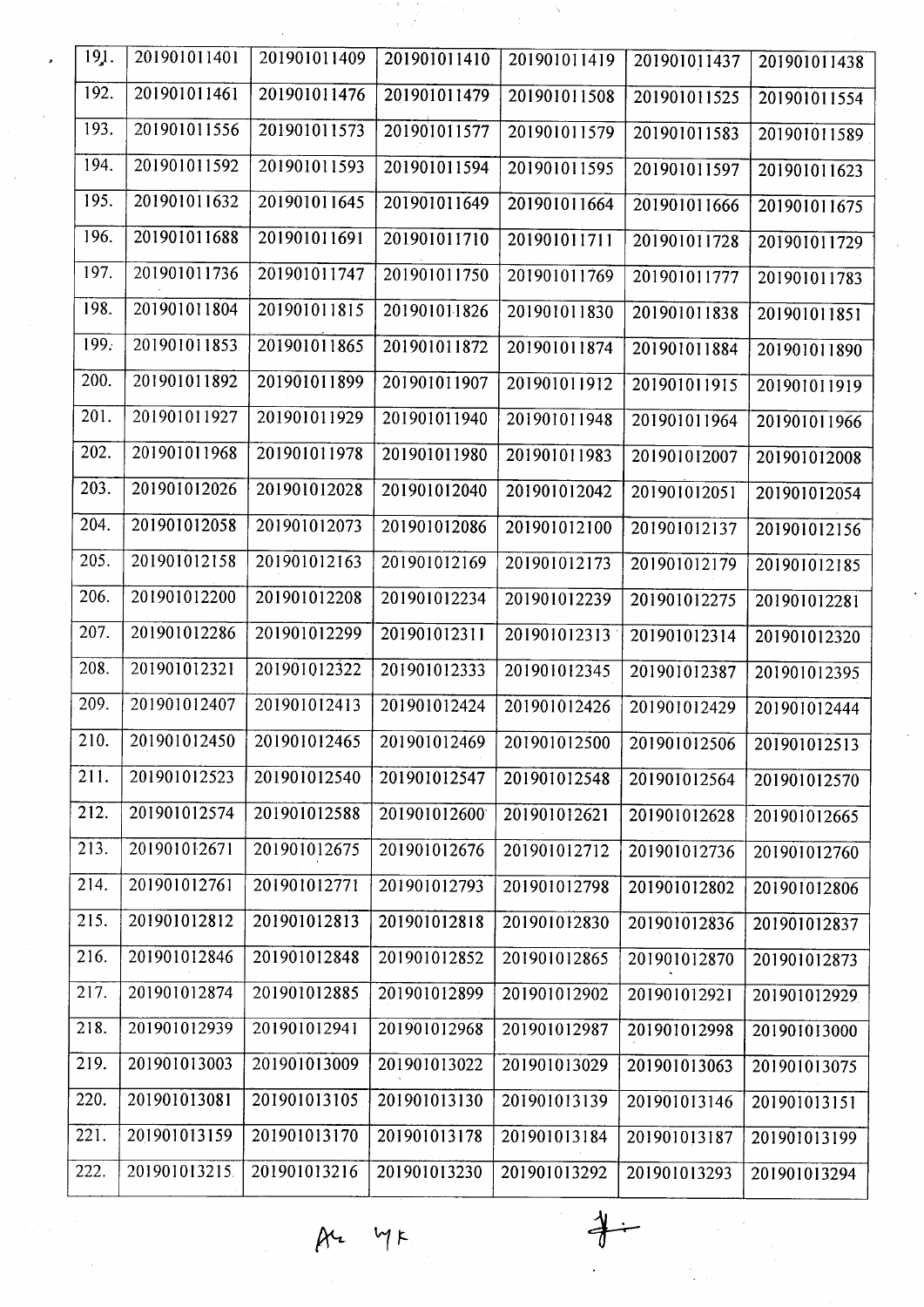| 223. | 201901013296 | 201901013311                                                                            | 201901013330 | 201901013333 | 201901013340 | 201901013365 |
|------|--------------|-----------------------------------------------------------------------------------------|--------------|--------------|--------------|--------------|
| 224. | 201901013368 | 201901013395                                                                            | 201901013418 | 201901013427 | 201901013428 | 201901013433 |
| 225. | 201901013436 | 201901013438                                                                            | 201901013448 | 201901013459 | 201901013466 | 201901013472 |
| 226. | 201901013482 | 201901013488                                                                            | 201901013489 | 201901013491 | 201901013496 | 201901013504 |
| 227. | 201901013519 | 201901013532                                                                            | 201901013539 | 201901013543 | 201901013545 | 201901013567 |
| 228. | 201901013575 | 201901013578                                                                            | 201901013580 | 201901013589 | 201901013598 | 201901013633 |
| 229. | 201901013643 | 201901013667                                                                            | 201901013711 | 201901013738 | 201901013739 | 201901013750 |
| 230. | 201901013752 | 201901013781                                                                            | 201901013851 | 201901013874 | 201901013896 | 201901013899 |
| 231. | 201901013900 | 201901013902                                                                            | 201901013909 | 201901013918 | 201901013946 | 201901013948 |
| 232. | 201901013956 | 201901013959                                                                            | 201901013965 | 201901013975 | 201901013976 | 201901013980 |
| 233. | 201901013986 | 201901014001                                                                            | 201901014016 | 201901014030 | 201901014034 | 201901014035 |
| 234. | 201901014049 | 201901014058                                                                            | 201901014064 | 201901014077 | 201901014091 | 201901014095 |
| 235. | 201901014096 | 201901014102                                                                            | 201901014116 | 201901014121 | 201901014134 | 201901014137 |
| 236. | 201901014145 | 201901014151                                                                            | 201901014155 | 201901014179 | 201901014180 | 201901014186 |
| 237. | 201901014193 | 201901014199                                                                            | 201901014204 | 201901014205 | 201901014242 | 201901014247 |
| 238. | 201901014261 | 201901014272                                                                            | 201901014280 | 201901014281 | 201901014289 | 201901014294 |
| 239. | 201901014304 | 201901014310                                                                            | 201901014312 | 201901014313 | 201901014335 | 201901014343 |
| 240. | 201901014354 | 201901014360                                                                            | 201901014370 | 201901014372 | 201901014377 | 201901014381 |
| 241. | 201901014394 | 201901014395                                                                            | 201901014401 | 201901014405 | 201901014426 | 201901014465 |
| 242. |              | 201901014467   201901014472   201901014476   201901014486   201901014487   201901014494 |              |              |              |              |
| 243. | 201901014499 | 201901014505                                                                            | 201901014521 | 201901014526 | 201901014530 | 201901014532 |
| 244. | 201901014539 | 201901014542                                                                            | 201901014543 | 201901014550 | 201901014556 | 201901014557 |
| 245. | 201901014586 | 201901014615                                                                            | 201901014639 | 201901014641 | 201901014649 | 201901014656 |
| 246. | 201901014678 | 201901014694                                                                            | 201901014730 | 201901014739 | 201901014758 | 201901014765 |
| 247. | 201901014802 | 201901014818                                                                            | 201901014842 | 201901014887 | 201901014895 | 201901014908 |
| 248. | 201901014909 | 201901014911                                                                            | 201901014913 | 201901014936 | 201901014942 | 201901014952 |
| 249. | 201901014955 | 201901014974                                                                            | 201901014997 | 201901015008 | 201901015016 | 201901015027 |
| 250. | 201901015046 | 201901015082                                                                            | 201901015086 | 201901015108 | 201901015124 | 201901015130 |
| 251. | 201901015153 | 201901015162                                                                            | 201901015163 | 201901015187 | 201901015198 | 201901015200 |
| 252. | 201901015218 | 201901015227                                                                            | 201901015238 | 201901015257 | 201901015271 | 201901015275 |
| 253. | 201901015280 | 201901015297                                                                            | 201901015299 | 201901015305 | 201901015316 | 201901015323 |
| 254. | 201901015327 | 201901015332                                                                            | 201901015336 | 201901015375 | 201901015379 | 201901015392 |

 $\aleph$ 

 $\overline{\mathcal{A}}$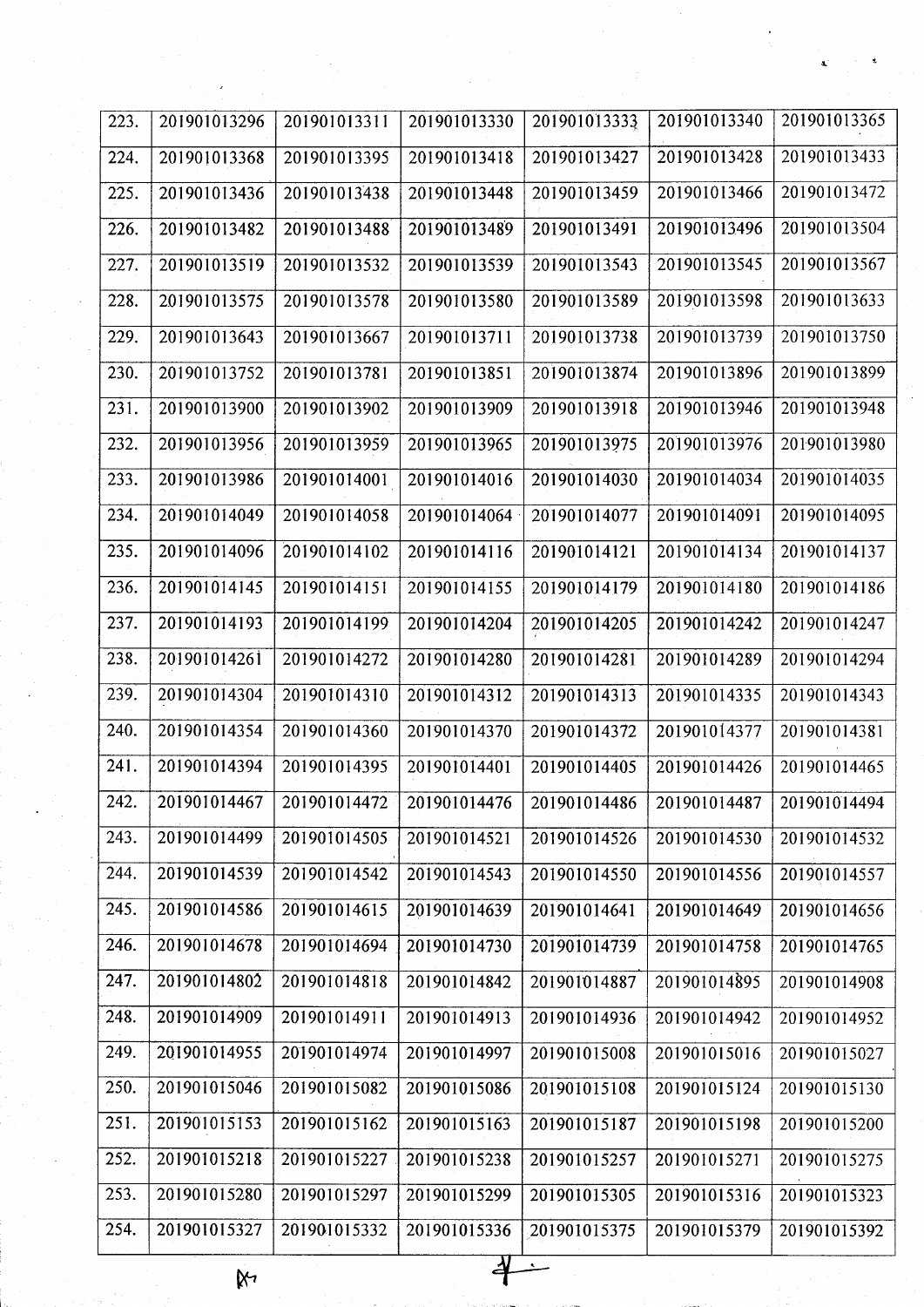| $\bullet$ | 255. | 201901015423 | 201901015444 | 201901015474 | 201901015480 | 201901015481 | 201901015493 |  |
|-----------|------|--------------|--------------|--------------|--------------|--------------|--------------|--|
|           | 256. | 201901015501 | 201901015526 | 201901015530 | 201901015539 | 201901015542 | 201901015547 |  |
|           | 257. | 201901015548 | 201901015551 | 201901015561 | 201901015565 | 201901015578 | 201901015603 |  |
|           | 258. | 201901015605 | 201901015634 | 201901015642 | 201901015644 | 201901015648 | 201901015653 |  |
|           | 259. | 201901015663 | 201901015697 | 201901015705 | 201901015708 | 201901015713 | 201901015716 |  |
|           | 260. | 201901015720 | 201901015723 | 201901015729 | 201901015748 | 201901015782 | 201901015813 |  |
|           | 261. | 201901015828 | 201901015837 | 201901015846 | 201901015872 | 201901015902 | 201901015904 |  |
|           | 262. | 201901015920 | 201901015925 | 201901015931 | 201901015971 | 201901015975 | 201901016009 |  |
|           | 263. | 201901016013 | 201901016016 | 201901016022 | 201901016030 | 201901016031 | 201901016055 |  |
|           | 264. | 201901016056 | 201901016063 | 201901016077 | 201901016082 | 201901016089 | 201901016097 |  |
|           | 265. | 201901016104 | 201901016117 | 201901016134 | 201901016135 | 201901016138 | 201901016142 |  |
|           | 266. | 201901016144 | 201901016147 | 201901016148 | 201901016158 | 201901016159 | 201901016161 |  |
|           | 267. | 201901016162 | 201901016163 | 201901016164 | 201901016167 | 201901016168 | 201901016169 |  |
|           | 268. | 201901016171 | 201901016175 | 201901016177 | 201901016179 | 201901016187 | 201901016193 |  |
|           | 269. | 201901016197 | 201901016202 | 201901016208 | 201901016210 | 201901016211 | 201901016217 |  |
|           | 270. | 201901016221 | 201901016222 | 201901016242 | 201901016243 | 201901016247 | 201901016263 |  |
|           | 271. | 201901016284 | 201901016293 | 201901016303 | 201901016326 | 201901016348 | 201901016368 |  |
|           | 272. | 201901016373 | 201901016383 | 201901016394 | 201901016398 | 201901016412 | 201901016432 |  |
|           | 273. | 201901016437 | 201901016447 | 201901016470 | 201901016535 | 201901016554 | 201901016599 |  |
|           | 274. | 201901016601 | 201901016667 | 201901016711 | 201901016746 | 201901016755 | 201901016764 |  |
|           | 275. | 201901016812 | 201901016813 | 201901016814 | 201901016844 | 201901016846 | 201901016848 |  |
|           | 276. | 201901016852 | 201901016867 | 201901016904 | 201901016919 | 201901016938 | 201901016942 |  |
|           | 277. | 201901016951 | 201901016956 | 201901016999 | 201901017002 | 201901017012 | 201901017024 |  |
|           | 278. | 201901017052 | 201901017053 | 201901017060 | 201901017061 | 201901017079 | 201901017090 |  |
|           | 279. | 201901017121 | 201901017136 | 201901017161 | 201901017179 | 201901017180 | 201901017196 |  |
|           | 280. | 201901017199 | 201901017231 | 201901017244 | 201901017265 | 201901017274 | 201901017293 |  |
|           | 281. | 201901017316 | 201901017329 | 201901017332 | 201901017338 | 201901017354 | 201901017361 |  |
|           | 282. | 201901017383 | 201901017390 | 201901017398 | 201901017399 | 201901017420 | 201901017430 |  |
|           | 283. | 201901017447 | 201901017448 | 201901017482 | 201901017491 | 201901017503 | 201901017504 |  |
|           | 284. | 201901017514 | 201901017515 | 201901017541 | 201901017543 | 201901017546 | 201901017565 |  |
|           | 285. | 201901017573 | 201901017586 | 201901017588 | 201901017597 | 201901017611 | 201901017613 |  |
|           | 286. | 201901017643 | 201901017652 | 201901017660 | 201901017673 | 201901017680 | 201901017684 |  |
|           |      |              |              |              |              |              |              |  |

 $M$  $Mk$ 

 $+$